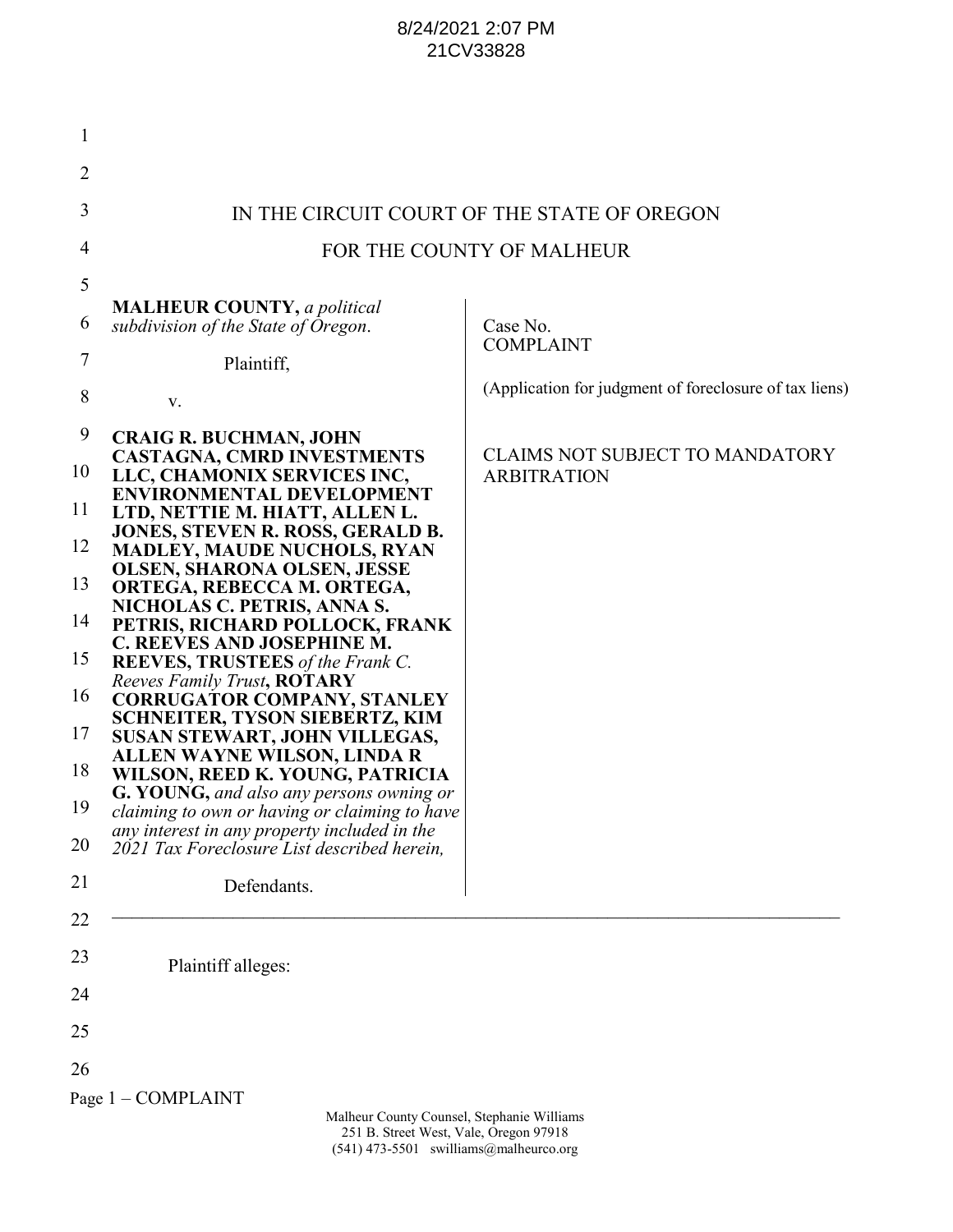| 1              |                                                                                                       |
|----------------|-------------------------------------------------------------------------------------------------------|
| $\overline{2}$ | 1                                                                                                     |
| 3              | Plaintiff, a duly organized county and political subdivision of the State of Oregon,                  |
| $\overline{4}$ | through its tax collector is required to commence tax foreclosure proceedings pursuant to ORS         |
| 5              | 312.050.                                                                                              |
| 6              |                                                                                                       |
| 7              | $\overline{2}$                                                                                        |
| 8              | Plaintiff has prepared a list of real properties subject to foreclosure for delinquent taxes          |
| 9              | pursuant to ORS 312.030, which contains the names of the several persons appearing on the             |
| 10             | latest tax roll as the respective owners of the tax delinquent properties, a description of each such |
| 11<br>12       | property as the same appears in said latest tax roll, the year or years for which taxes are           |
| 13             | delinquent on each property, together with the principal amount of the delinquent taxes of each       |
| 14             | year, and the amount of accrued interest thereon to September 15, 2021. The Tax Foreclosure           |
| 15             | List is attached as "Exhibit 1" and incorporated herein.                                              |
| 16             | 3                                                                                                     |
| 17             | The Tax Foreclosure List includes all real properties appearing on the tax rolls in the               |
| 18             |                                                                                                       |
| 19             | Office of Malheur County Tax Collector on which taxes, together with all special assessments,         |
| 20             | fees and other charges, have been delinquent for more than three (3) years from the earliest date     |
| 21             | of such delinquency. By reason of the expiration of more than three (3) years from the earliest       |
| 22             | date of delinquency the lien of all such delinquent taxes against each of the properties included in  |
| 23             | the Tax Foreclosure List has become subject to foreclosure under the provisions of ORS                |
| 24             | 312.030.                                                                                              |
| 25             |                                                                                                       |
| 26             |                                                                                                       |
|                | Page 2 - COMPLAINT<br>Molbour County Councel, Stophenic Williams                                      |

Malheur County Counsel, Stephanie Williams 251 B. Street West, Vale, Oregon 97918 (541) 473-5501 swilliams@malheurco.org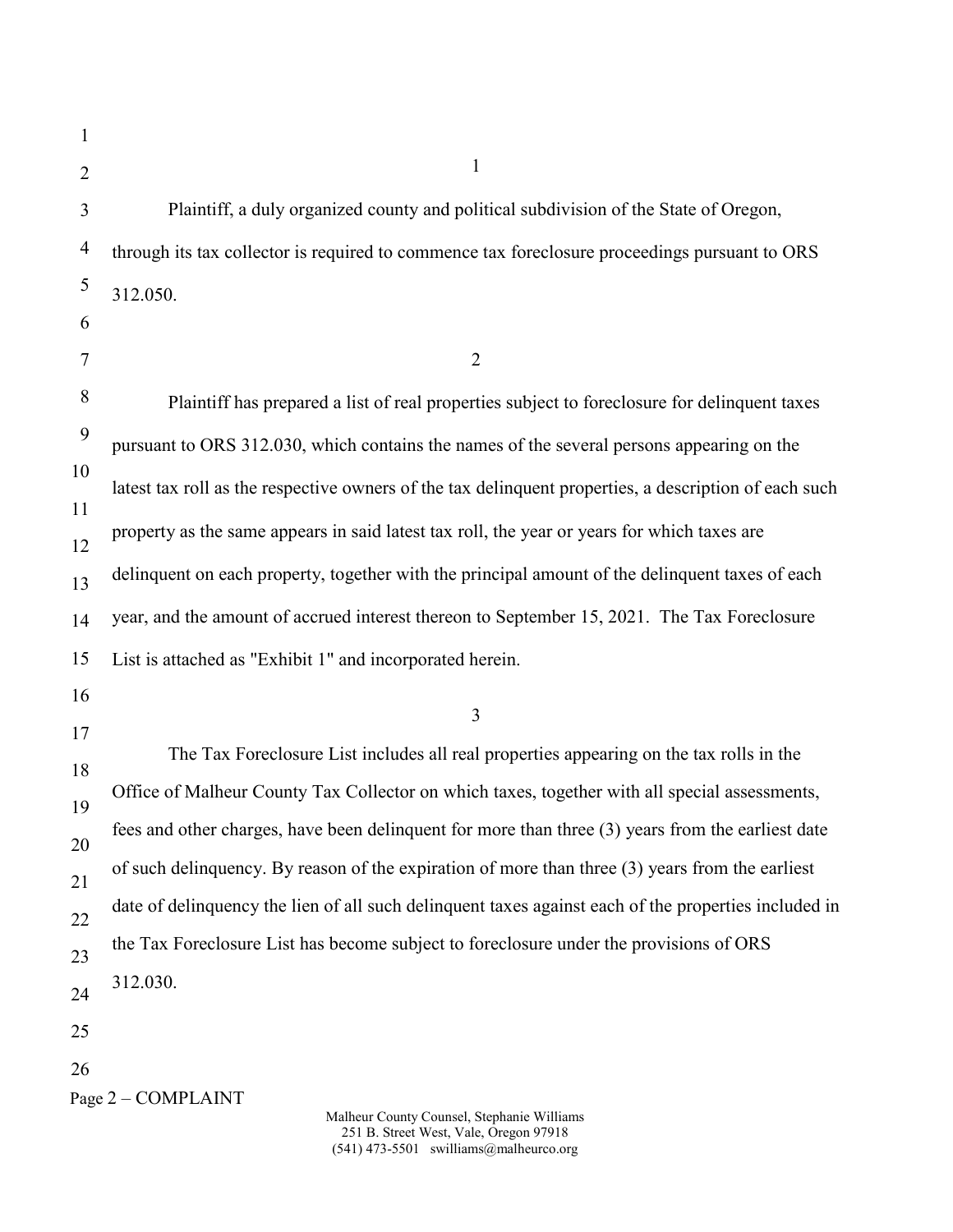| $\mathbf{1}$   |                                                                                                     |
|----------------|-----------------------------------------------------------------------------------------------------|
| 2              | $\overline{4}$                                                                                      |
| 3              | The amounts shown by the Tax Foreclosure List to be due and owing against the several               |
| $\overline{4}$ | parcels of real property described therein include all taxes both prior to and subsequent to        |
| 5              | 2020-21 which were unpaid and delinquent on May 18, 2021, together with the accrued interest        |
| 6              | thereon; that the several defendants and each and every other person owning or claiming to own,     |
| $\tau$         | or having or claiming to have any interest in any of said properties have neglected and refused to  |
| 8              | pay such delinquent taxes and interest; that there is due, owing and unpaid to Plaintiff the sums   |
| 9<br>10        | set out in the Tax Foreclosure List after the description of each of the several properties, and in |
| 11             | addition thereto, interest on each of said sums at the rate of sixteen percent $(16%)$ per annum on |
| 12             | all delinquencies.                                                                                  |
| 13             | 5                                                                                                   |
| 14             | The defendants above named include each and every person appearing on the latest tax                |
| 15             | roll as the owner or owners of the several properties described in the Tax Foreclosure List and     |
| 16             | the amount of taxes which remain delinquent and unpaid as of August 24, 2021.                       |
| 17             |                                                                                                     |
| 18             |                                                                                                     |
| 19             | 6                                                                                                   |
| 20             | Where reference is made to a map, tax lot number and account/reference number in                    |
| 21             | describing any parcel of property in the Tax Foreclosure List, such reference is to the record as   |
| 22             | of January 1, 2021, made and kept by the Office of Malheur County Assessor, which said record       |
| 23             | is a public record under ORS 308.240.                                                               |
| 24             |                                                                                                     |
| 25             |                                                                                                     |
| 26             |                                                                                                     |
|                | Page 3 – COMPLAINT<br>Malheur County Counsel, Stephanie Williams                                    |

251 B. Street West, Vale, Oregon 97918 (541) 473-5501 swilliams@malheurco.org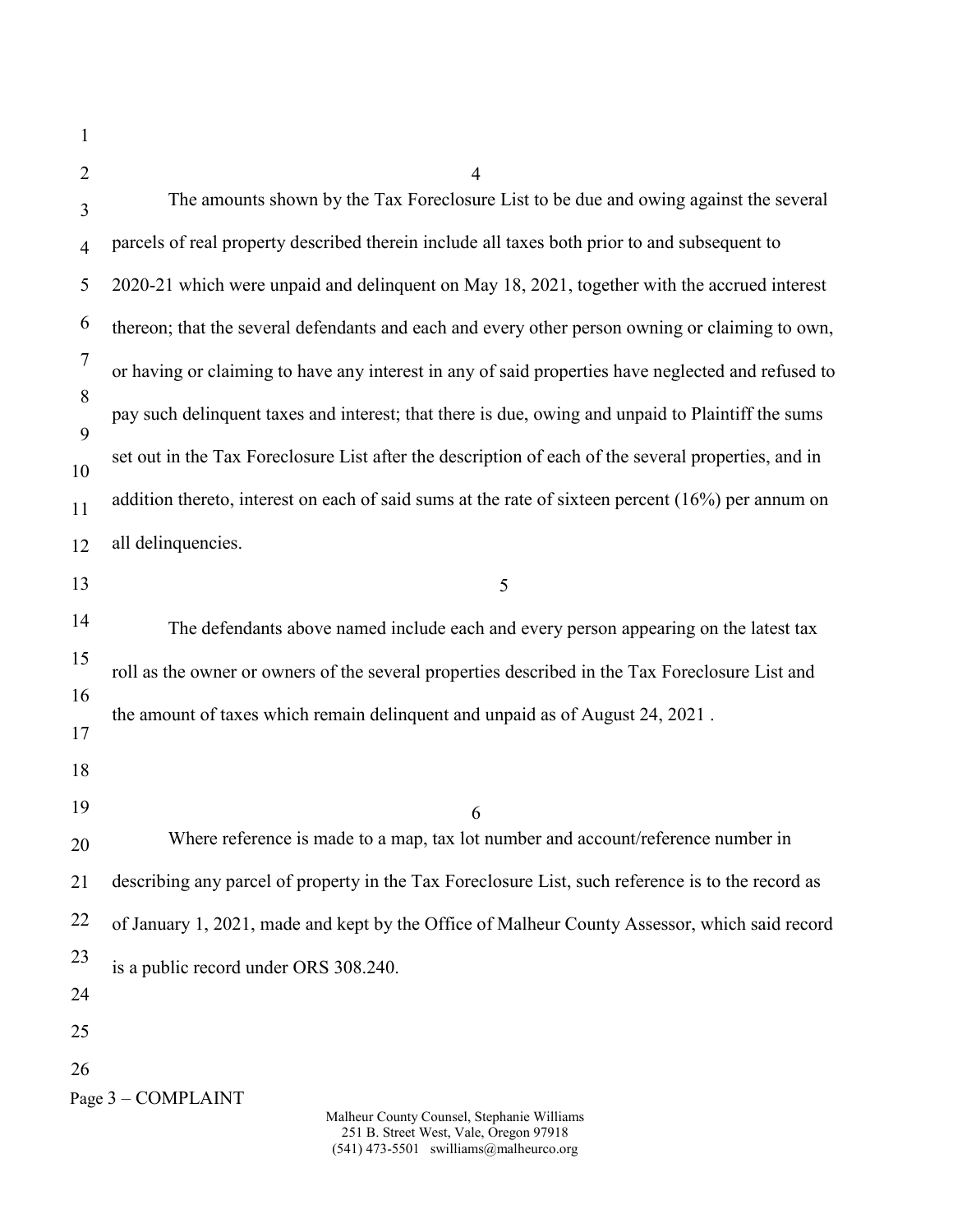| 1              |                                                                                                           |
|----------------|-----------------------------------------------------------------------------------------------------------|
| $\overline{2}$ | 7                                                                                                         |
| 3              | Defendants above named, including any unknown owners, have or claim to have some                          |
| $\overline{4}$ | interest or estate in the properties described in the Tax Foreclosure List, but whatever interest or      |
| $\mathfrak s$  | estate they may have or claim to have is inferior and subject to the tax liens of Plaintiff.              |
| 6              |                                                                                                           |
| 7              | 8                                                                                                         |
| 8              | As to each of the properties described in the Tax Foreclosure List that are held under                    |
| 9              |                                                                                                           |
| 10             | outstanding registration of title certificates, Plaintiff will apply to the court for cancellation of all |
| 11             | such certificates and for authorization to take such action as is necessary under Oregon law so as        |
| 12             | to properly vest title to such properties of record in the Plaintiff.                                     |
| 13             |                                                                                                           |
| 14             | 9                                                                                                         |
| 15             |                                                                                                           |
| 16             | Each of the properties described in the Tax Foreclosure List was duly listed for taxation                 |
| 17             | in or for each of the specified years and the assessments, equalizations, levies of taxes and all         |
| 18             | other acts required by law to make such taxes first liens on said properties were duly and                |
| 19             | regularly made and done, and that the liens and claims of Plaintiff to each of the several                |
| 20             | properties are first liens and paramount to any other interest, title estate or claim in or to any of     |
| 21             | said properties.                                                                                          |
| 22             |                                                                                                           |
| 23             |                                                                                                           |
| 24             |                                                                                                           |
| 25             |                                                                                                           |
| 26             |                                                                                                           |
|                | Page 4 - COMPLAINT<br>Malheur County Counsel, Stephanie Williams                                          |

251 B. Street West, Vale, Oregon 97918 (541) 473-5501 swilliams@malheurco.org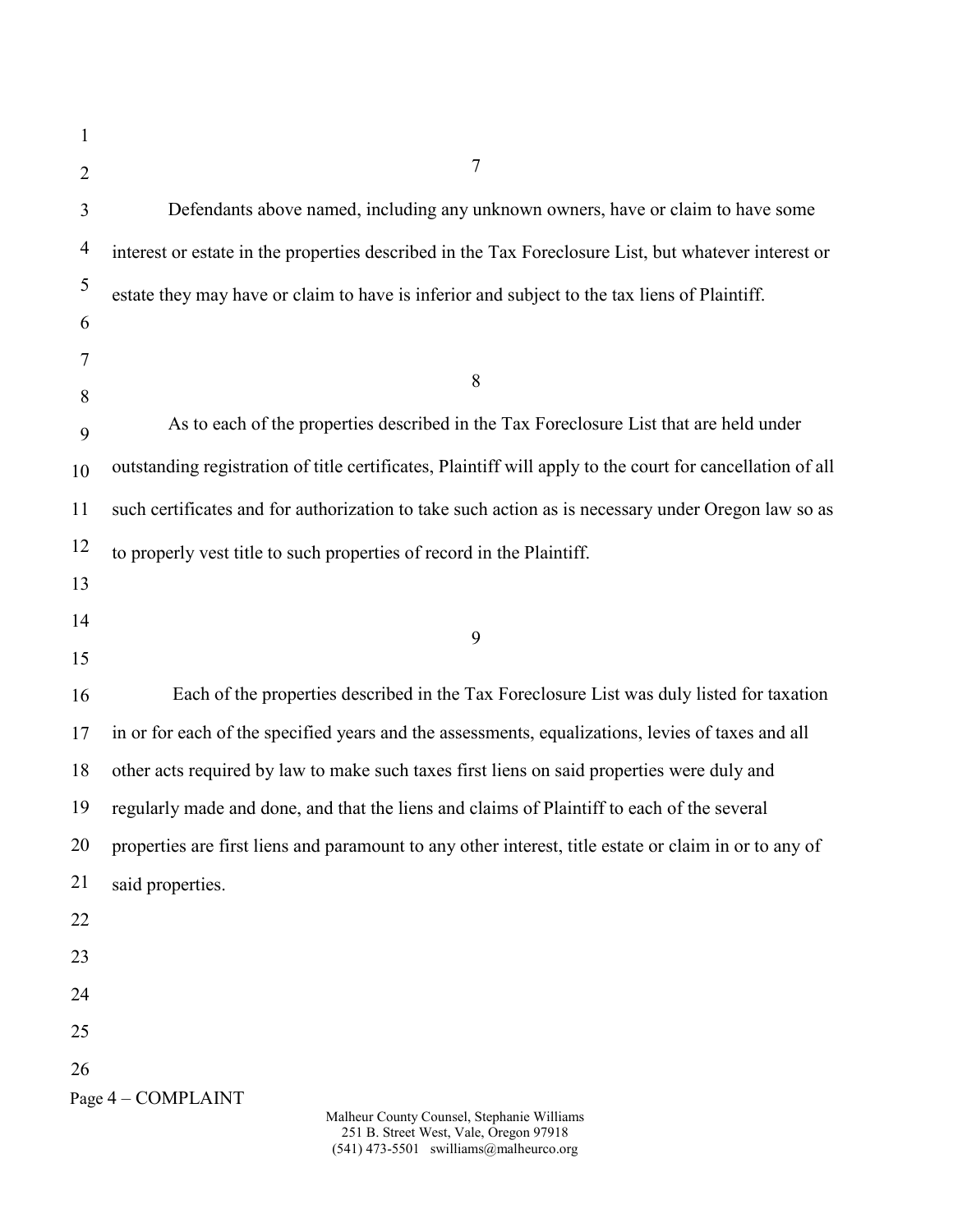| 1              |                                                                                                      |
|----------------|------------------------------------------------------------------------------------------------------|
| $\overline{2}$ |                                                                                                      |
| 3              | 10                                                                                                   |
| $\overline{4}$ | Upon sale of the foreclosed properties, Plaintiff may require the assistance of this court to        |
| 5              | remove persons and property unlawfully occupying foreclosed properties.                              |
| 6              |                                                                                                      |
| 7              |                                                                                                      |
| 8              | WHEREFORE, Plaintiff prays for General Judgment of this court for the full amount of                 |
| 9              | taxes, special assessments, fees or other charges, and interest due on and charged against each of   |
| 10             | the several properties on the Tax Foreclosure List, together with interest thereon at the rate of    |
| 11             | sixteen percent $(16\%)$ per annum from September 15, 2021 to the date of such General               |
| 12<br>13       | Judgment, and accruing interest on said General Judgment at the legal rate of interest per annum     |
| 14             | thereafter; and                                                                                      |
| 15             | For a General Judgment that the amounts of such taxes, special assessments, fees or other            |
| 16             | charges and interest are first liens on the respective parcels of real property included in the Tax  |
| 17             | Foreclosure List; and that such liens are paramount and superior to any and all claims to such       |
| 18             | properties by defendants, or any of them by any person known or unknown, owing or claiming to        |
| 19             | own, or having or claiming to have any lien thereon, or right, title or interest therein, and that   |
| 20<br>21       | each and all of them be forever foreclosed and barred from asserting any claims whatsoever to        |
| 22             | any of said real properties adverse to the liens and claims of Plaintiff, its successors or assigns, |
| 23             | excepting only the right of redemption provided by law; and that the several properties against      |
| 24             | which the General Judgment is entered shall be ordered sold to Malheur County for the                |
| 25             | respective amounts of taxes and interest for which such properties are severally liable; and         |
| 26             | Page 5 - COMPLAINT                                                                                   |
|                |                                                                                                      |

Malheur County Counsel, Stephanie Williams 251 B. Street West, Vale, Oregon 97918 (541) 473-5501 swilliams@malheurco.org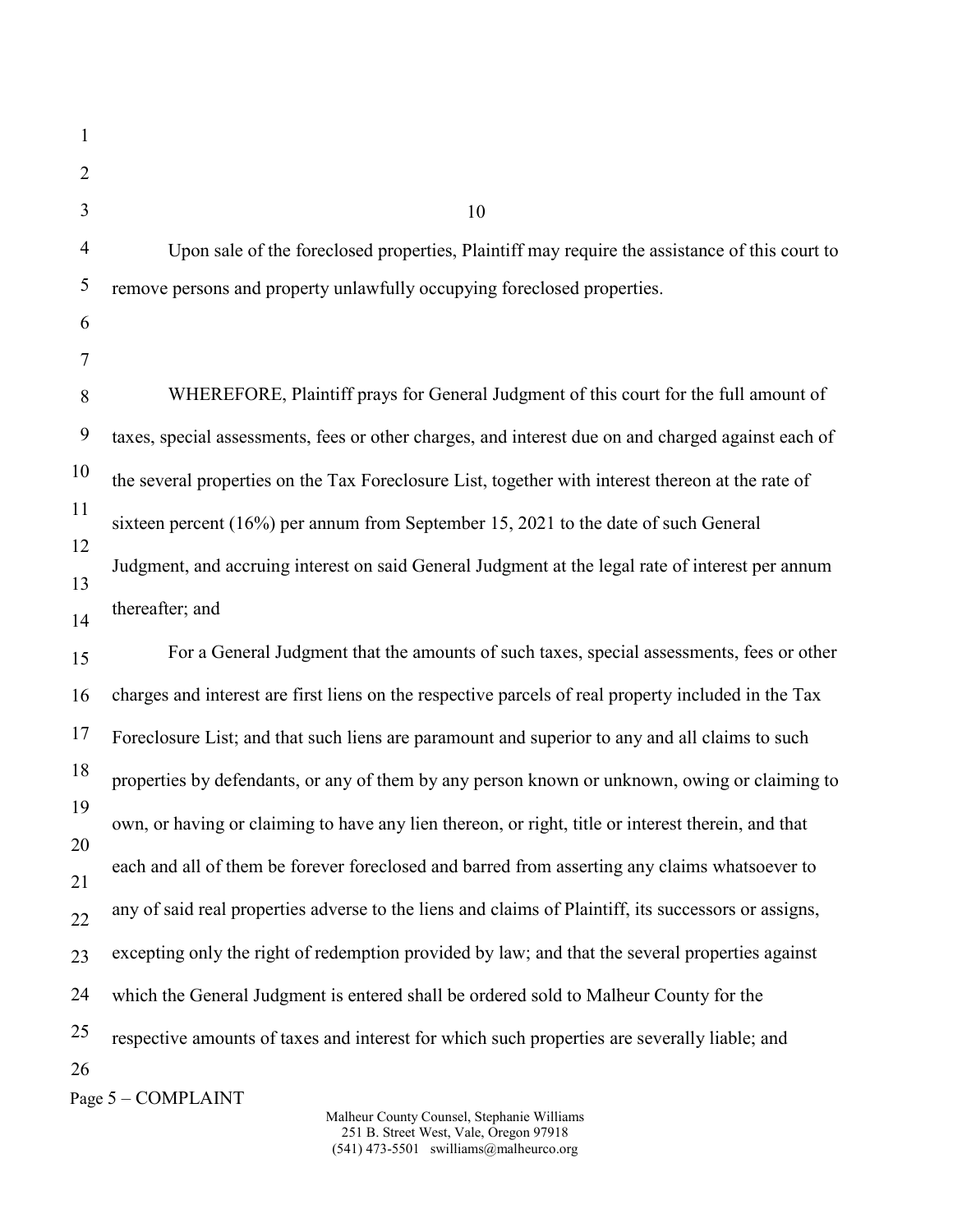|  | ш |  |
|--|---|--|
|  |   |  |

| $\overline{2}$ |                                                                                                        |  |  |  |  |  |  |
|----------------|--------------------------------------------------------------------------------------------------------|--|--|--|--|--|--|
| 3              | That the Clerk of the Court be directed to serve on the Tax Collector of Malheur County,               |  |  |  |  |  |  |
| 4              | a certified copy of the General Judgment, included in which shall be a list of the properties so       |  |  |  |  |  |  |
| 5              | ordered sold, with the amounts due thereon; and that said General Judgment, shall constitute and       |  |  |  |  |  |  |
| 6              | be considered to all intents and purposes a certificate of sale to Malheur County for each of the      |  |  |  |  |  |  |
| 7              | properties therein described; that where any parcel of real property covered by such General           |  |  |  |  |  |  |
| 8<br>9         | Judgment is under a registration of title certificate, such certificate shall be cancelled, and that   |  |  |  |  |  |  |
| 10             | such further action shall be taken under the provision of Oregon Laws so as to properly vest title     |  |  |  |  |  |  |
| 11             | to such properties in the Plaintiff; that said Tax Collector shall take further steps in the matter as |  |  |  |  |  |  |
| 12             | are provided by law; and for such other and further relief as may be just and equitable in the         |  |  |  |  |  |  |
| 13             | premises, including as appropriate the remedies of Writ of Assistance or Writ of Execution to          |  |  |  |  |  |  |
| 14             | obtain possession of the foreclosed properties.                                                        |  |  |  |  |  |  |
| 15             | Dated this 24h day of August 2021.                                                                     |  |  |  |  |  |  |
| 16             |                                                                                                        |  |  |  |  |  |  |
| 17             | s/Stephanie Williams<br>County Counsel, Malheur County, Oregon                                         |  |  |  |  |  |  |
| 18             | OSB #925449                                                                                            |  |  |  |  |  |  |
| 19<br>20       | swillliams@malheurco.org<br><b>Attorney for Plaintiff</b>                                              |  |  |  |  |  |  |
| 21             |                                                                                                        |  |  |  |  |  |  |
| 22             |                                                                                                        |  |  |  |  |  |  |
| 23             |                                                                                                        |  |  |  |  |  |  |
| 24             |                                                                                                        |  |  |  |  |  |  |
| 25             |                                                                                                        |  |  |  |  |  |  |
| 26             |                                                                                                        |  |  |  |  |  |  |
|                | Page 6 - COMPLAINT                                                                                     |  |  |  |  |  |  |

Malheur County Counsel, Stephanie Williams 251 B. Street West, Vale, Oregon 97918 (541) 473-5501 swilliams@malheurco.org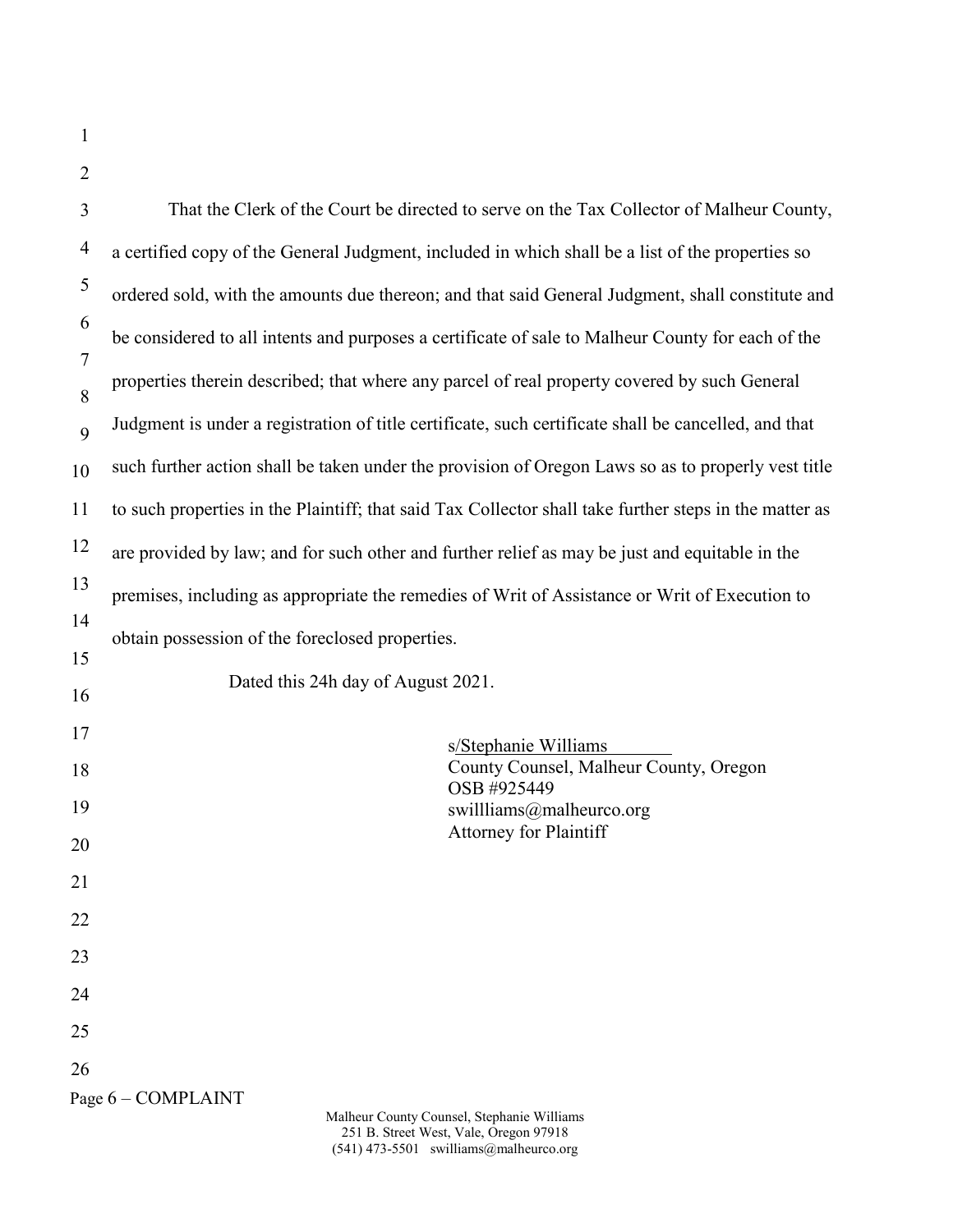| $\mathbf{1}$   |              |               |                                                                      |                              |
|----------------|--------------|---------------|----------------------------------------------------------------------|------------------------------|
| $\overline{2}$ |              |               | <b>2021 FORECLOSURE LIST</b>                                         |                              |
| 3              |              |               |                                                                      |                              |
|                | TAX          |               | TAX INT TO                                                           | <b>TOTAL</b>                 |
| 4              |              |               |                                                                      | YEAR AMT 9/15/2021 AMOUNT    |
| 5              |              |               | MAP/LOT 15S4004 1500 CODE-47                                         |                              |
| 6              |              |               |                                                                      | ACCT#-14763 CRAIG R BUCHMAN  |
|                | 2017/18      |               | 5.95 3.41 9.36                                                       |                              |
| 7              | 2018/19      | 6.12          | 2.52                                                                 | 8.64                         |
|                |              |               | 2019/20  6.25  1.59  7.84                                            |                              |
| 8              |              |               | 2020/21 8.19 .76 8.95                                                |                              |
| 9              |              | TOTAL 26.51   | 8.28 34.79                                                           |                              |
| 10             |              |               | MAP/LOT 31S41 13700 CODE-39                                          |                              |
|                |              | ACCT#-11929   |                                                                      | <b>JOHN CASTAGNA</b>         |
| 11             |              | 2017/18 10.24 | 5.86 16.10                                                           |                              |
|                |              |               | 2018/19 10.60 4.38 14.98                                             |                              |
| 12             |              |               | 2019/20 10.88 2.75 13.63                                             |                              |
| 13             |              |               | 2020/21 11.17 1.05 12.22                                             |                              |
|                |              | TOTAL 42.89   | 14.04                                                                | 56.93                        |
| 14             |              |               |                                                                      |                              |
|                |              |               | MAP/LOT 17S4710 1400 CODE-12                                         |                              |
| 15             |              | ACCT#- 6473   |                                                                      | <b>CMRD INVESTMENTS LLC</b>  |
| 16             |              |               | 2017/18 1,137.59 651.00 1,788.59                                     |                              |
|                |              |               | 2018/19 1,175.72 485.93 1,661.65<br>2019/20 1,191.48 301.80 1,493.28 |                              |
| 17             |              |               |                                                                      |                              |
|                |              |               | 2020/21 1,248.95 116.53 1,365.48                                     |                              |
| 18             |              |               | TOTAL 4,753.74 1,555.26 6,309.00                                     |                              |
| 19             |              |               | MAP/LOT 17S4710 1400 CODE-12                                         |                              |
|                | ACCT#-900158 |               |                                                                      | <b>CHAMONIX SERVICES INC</b> |
| 20             | 2017/18      | 152.18        | 86.49                                                                | 238.67                       |
| 21             | 2018/19      | 179.40        | 74.15                                                                | 253.55                       |
|                | 2019/20      | 175.17        | 44.37                                                                | 219.54                       |
| 22             | 2020/21      | 173.62        | 16.20                                                                | 189.82                       |
|                | <b>TOTAL</b> | 680.37        | 221.21                                                               | 901.58                       |
| 23             |              |               |                                                                      |                              |
| 24             |              |               |                                                                      |                              |
|                |              |               |                                                                      |                              |
| 25             |              |               |                                                                      |                              |
| 26             |              |               |                                                                      |                              |
|                |              |               |                                                                      |                              |
|                | 1            | Exhibit 1     |                                                                      |                              |
|                |              |               |                                                                      | Malheur County Couns         |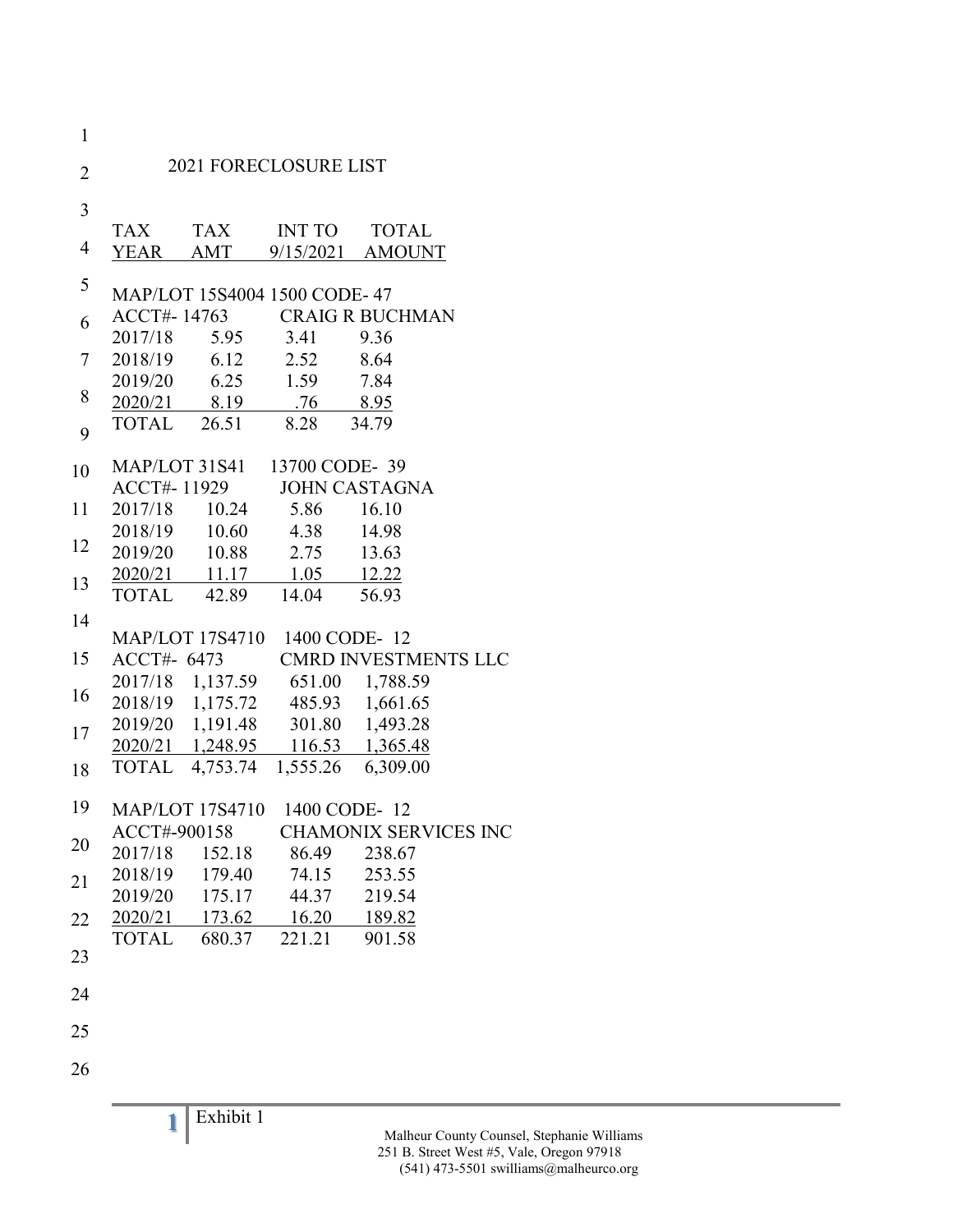1 2 3 4 5 6 7 8 9 10 11 12 13 14 15 16 17 18 19 20 21 22 23 24 25 26 MAP/LOT 18S4520CC 103 CODE- 3 ACCT#- 4633 ENVIRONMENTAL DEVELOPMENT LTD 2017/18 19.55 11.21 30.76 2018/19 20.31 8.40 28.71 2019/20 20.82 5.28 26.10 2020/21 21.37 1.99 23.36 TOTAL 82.05 26.88 108.93 MAP/LOT 18S4520CC 104 CODE- 3 ACCT#- 4634 ENVIRONMENTAL DEVELOPMENT LTD 2017/18 18.37 10.53 28.90 2018/19 19.08 7.88 26.96 2019/20 19.56 4.95 24.51 2020/21 20.07 1.87 21.94 TOTAL 77.08 25.23 102.31 MAP/LOT 15S4224CB 402 CODE- 9 ACCT#- 5705 ENVIRONMENTAL DEVELOPMENT LTD 2017/18 1.86 1.07 2.93 2018/19 1.95 .80 2.75 2019/20 2.00 .51 2.51 2020/21 2.02 .19 2.21 TOTAL 7.83 2.57 10.40 MAP/LOT 19S4719D 100 CODE- 29 ACCT#- 9731 NETTIE M HIATT ALLEN L JONES STEVEN R ROSS 2017/18 1,423.17 815.86 2,239.03 2018/19 1,488.81 615.33 2,104.14 2019/20 1,604.31 406.38 2,010.69 2020/21 1,637.60 152.78 1,790.38 TOTAL 6,153.89 1,990.35 8,144.24 MAP/LOT 30S41 1202 CODE- 39 ACCT#- 11767 GERALD B MADLEY 2017/18 .47 .25 .72 2018/19 2.71 1.12 3.83 2019/20 2.80 .71 3.51 2020/21 2.86 .27 3.13 TOTAL 8.84 2.35 11.19

**2** Exhibit 1

Malheur County Counsel, Stephanie Williams 251 B. Street West #5, Vale, Oregon 97918

 $(541)$  473-5501 swilliams@malheurco.org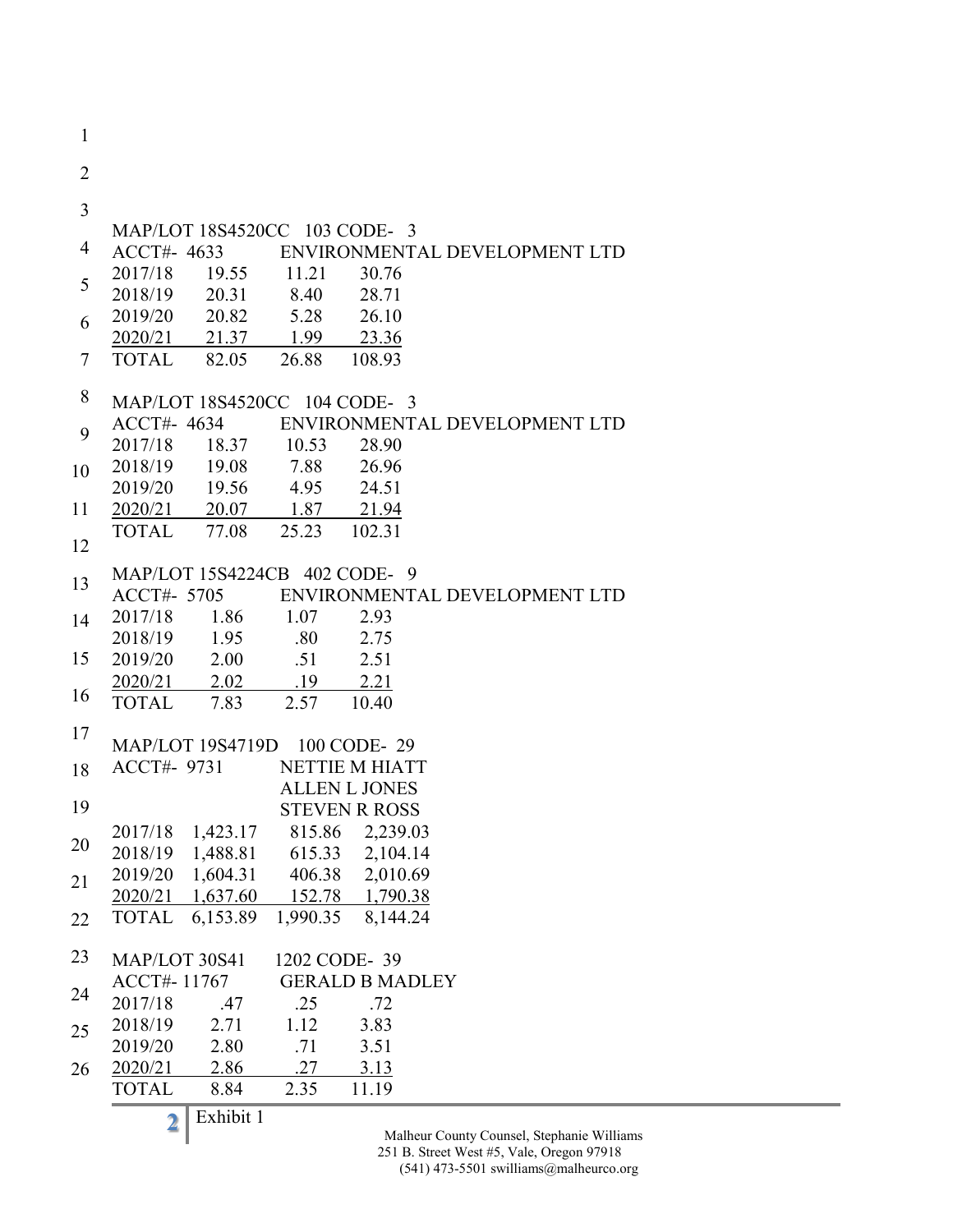| 1              |              |                 |                                    |                           |
|----------------|--------------|-----------------|------------------------------------|---------------------------|
| $\overline{2}$ |              |                 |                                    |                           |
| 3              |              |                 |                                    |                           |
|                |              |                 | MAP/LOT 31S41 11700 CODE-39        |                           |
| 4              |              |                 |                                    | ACCT#-11914 MAUDE NUCHOLS |
| 5              |              |                 | 2017/18 20.43 11.71                | 32.14                     |
|                |              | 2018/19 21.12   | 8.73                               | 29.85                     |
| 6              |              | 2019/20 21.72   | 5.49 27.21                         |                           |
|                |              |                 | 2020/21 22.28 2.08 24.36           |                           |
| 7              |              |                 | TOTAL 85.55 28.01 113.56           |                           |
| 8              |              | MAP/LOT 16S47   | 3000 CODE-52                       |                           |
|                |              | ACCT#-15136     | <b>RYAN OLSEN</b>                  |                           |
| 9              |              |                 |                                    | <b>SHARONA OLSEN</b>      |
| 10             |              |                 | 2017/18 2,737.93 1,568.37 4,306.30 |                           |
|                |              |                 | 2018/19 2,867.79 1,185.26 4,053.05 |                           |
| 11             |              |                 | 2019/20 2,931.97 742.67 3,674.64   |                           |
|                |              |                 | 2020/21 2,997.48 279.67 3,277.15   |                           |
| 12             |              | TOTAL 11,535.17 |                                    | 3,775.97 15,311.14        |
| 13             |              |                 | MAP/LOT 19S4732AB 400 CODE- 2      |                           |
| 14             |              | ACCT#- 3909     | <b>JESSE ORTEGA</b>                |                           |
|                |              |                 |                                    | REBECCA M ORTEGA          |
| 15             | 2017/18      | 79.02           |                                    | 43.30 122.32              |
|                | 2018/19      |                 | 155.86 64.42 220.28                |                           |
| 16             | 2019/20      |                 | 160.83 40.74 201.57                |                           |
| 17             |              |                 | 2020/21 165.11 15.41 180.52        |                           |
|                | <b>TOTAL</b> | 560.82          | 163.87 724.69                      |                           |
| 18             |              |                 |                                    |                           |
|                |              |                 | MAP/LOT 19S4732AB 400 CODE- 2      |                           |
| 19             |              |                 | ACCT#- 903185 JESSE ORTEGA         |                           |
| 20             |              |                 |                                    | REBECCA M ORTEGA          |
|                | 2017/18      | 81.67           | 45.49                              | 127.16                    |
| 21             | 2018/19      | 121.81          | 50.34                              | 172.15                    |
|                | 2019/20      | 128.01          | 32.43                              | 160.44                    |
| 22             | 2020/21      | 127.56          | 11.91                              | 139.47                    |
| 23             | <b>TOTAL</b> | 459.05          | 140.17                             | 599.22                    |
|                |              |                 |                                    |                           |
| 24             |              |                 |                                    |                           |
| 25             |              |                 |                                    |                           |
| 26             |              |                 |                                    |                           |
|                |              |                 |                                    |                           |

**3** Exhibit 1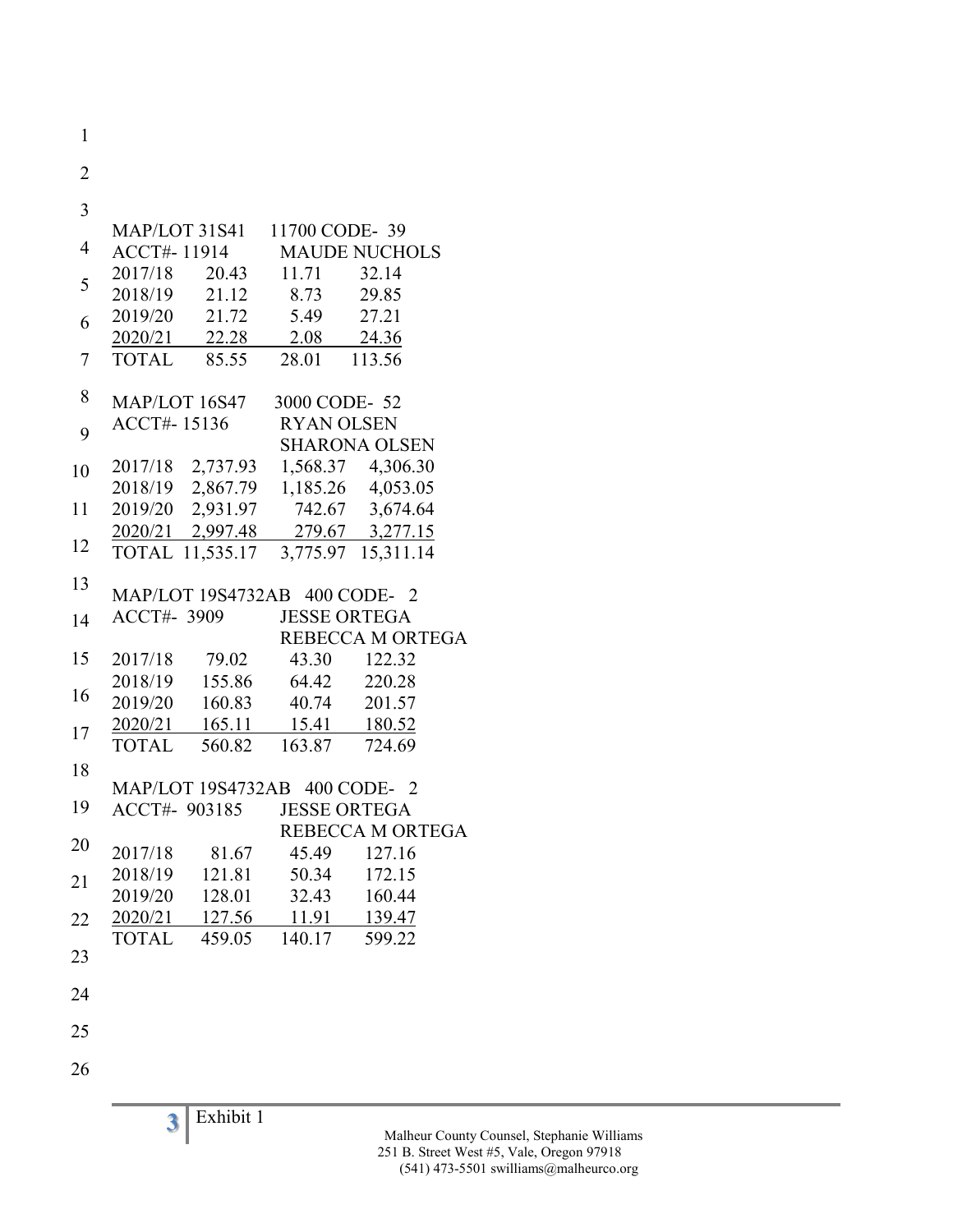**4** Exhibit 1 1 2 3 4 5 6 7 8 9 10 11 12 13 14 15 16 17 18 19 20 21 22 23 24 25 26 MAP/LOT 33S3915 2100 CODE- 39 ACCT#- 12282 NICHOLAS C PETRIS ANNA S PETRIS 2017/18 4.64 2.66 7.30 2018/19 4.79 1.98 6.77 2019/20 4.93 1.25 6.18 2020/21 5.03 .47 5.50 TOTAL 19.39 6.36 25.75 MAP/LOT 21S3817CD 600 CODE- 5 ACCT#- 5385 RICHARD POLLOCK 2017/18 5.64 3.23 8.87 2018/19 5.83 2.41 8.24 2019/20 6.00 1.53 7.53 2020/21 6.15 .57 6.72 TOTAL 23.62 7.74 31.36 MAP/LOT 41S4318D 800 CODE- 41 ACCT#- 12810 FRANK C REEVES, TRUSTEE JOSEPHINE M REEVES, TRUSTEE *of the FRANK C REEVES FAMILY TRUST* 2017/18 15.61 8.95 24.56 2018/19 15.83 6.54 22.37 2019/20 15.16 3.84 19.00 2020/21 15.68 1.47 17.15 TOTAL 62.28 20.80 83.08 MAP/LOT 18S4710D 1000 CODE- 1 ACCT#- 16411 ROTARY CORRUGATOR COMPANY 2017/18 1,269.76 727.95 1,997.71 2018/19 1,309.60 541.26 1,850.86 2019/20 1,395.52 353.48 1,749.00 2020/21 1,432.85 133.69 1,566.54 TOTAL 5,407.73 1,756.38 7,164.11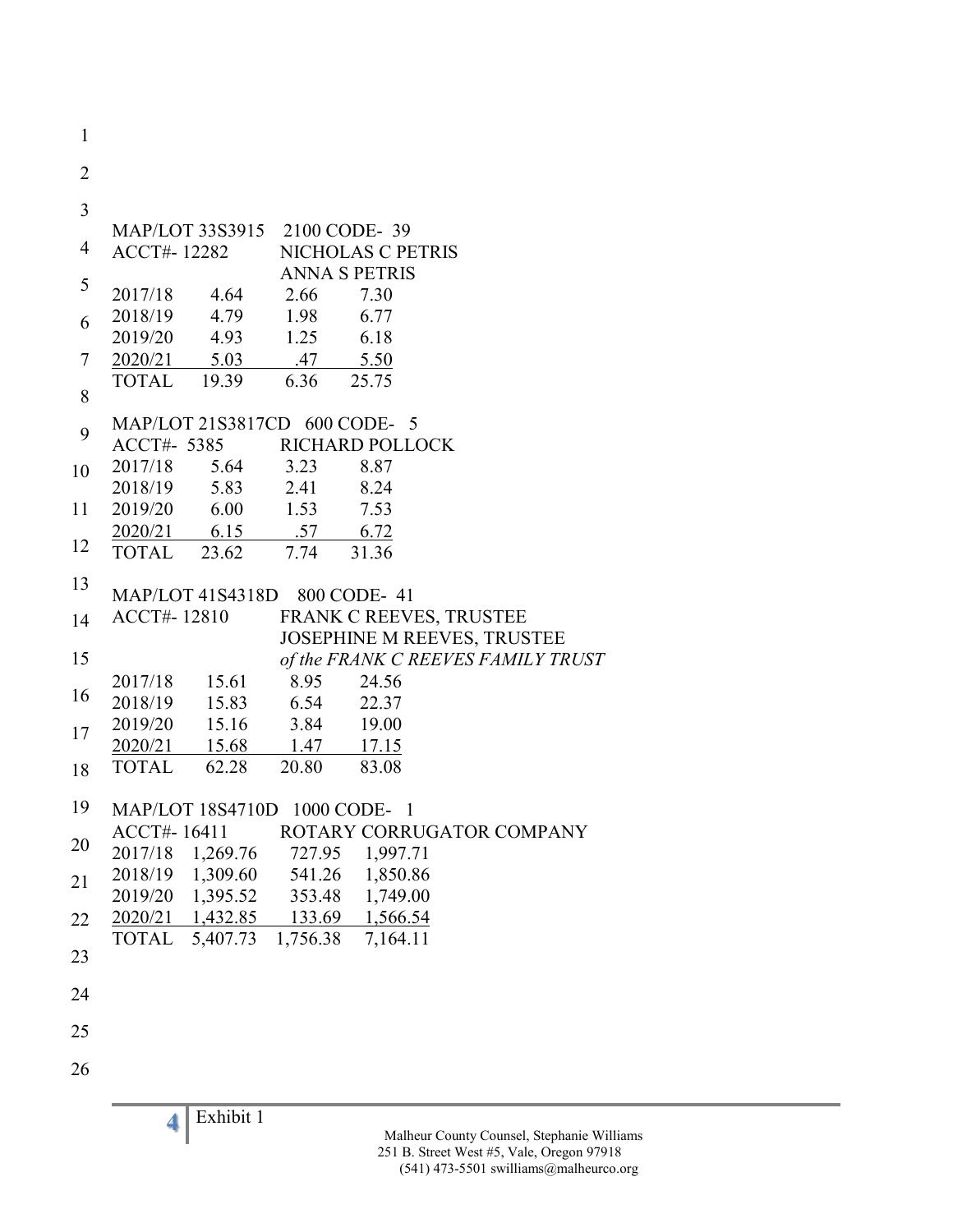1

2

| $\overline{3}$   |               | MAP/LOT 18S4710D 1000 CODE-1 |              |                                 |                                        |
|------------------|---------------|------------------------------|--------------|---------------------------------|----------------------------------------|
|                  |               |                              |              |                                 | ACCT#-901289 ROTARY CORRUGATOR COMPANY |
| 4                | 2017/18       | 7.22 4.14                    |              | 11.36                           |                                        |
| 5                |               | 2018/19 7.37 3.05            |              | 10.42                           |                                        |
|                  |               | 2019/20 7.50 1.89            |              | 9.39                            |                                        |
| 6                |               | 2020/21 7.48                 | .69          | 8.17                            |                                        |
|                  | TOTAL 29.57   |                              | 9.77         | 39.34                           |                                        |
| $\boldsymbol{7}$ |               |                              |              |                                 |                                        |
|                  |               | MAP/LOT 36S37 8701 CODE- 41  |              |                                 |                                        |
| 8                |               |                              |              | ACCT#-12638 STANLEY W SCHNEITER |                                        |
| 9                |               | 2017/18 1.79 1.02            |              | 2.81                            |                                        |
|                  |               | 2018/19 1.82                 | .75          | 2.57                            |                                        |
| 10               |               | 2019/20 1.81                 | .46          | 2.27                            |                                        |
|                  |               | 2020/21 1.86 .17 2.03        |              |                                 |                                        |
| 11               |               | TOTAL 7.28                   | 2.40         | 9.68                            |                                        |
|                  |               |                              |              |                                 |                                        |
| 12               |               |                              |              | MAP/LOT 20S4205BC 3800 CODE-16  |                                        |
| 13               |               |                              |              | ACCT#- 8921 TYSON SIEBERTZ      |                                        |
|                  |               | 2017/18 227.30 130.31 357.61 |              |                                 |                                        |
| 14               |               | 2018/19 234.49 96.91 331.40  |              |                                 |                                        |
|                  |               | 2019/20 240.63 60.96 301.59  |              |                                 |                                        |
| 15               |               | 2020/21 246.62 23.01 269.63  |              |                                 |                                        |
|                  |               | TOTAL 949.04                 |              | 311.19 1,260.23                 |                                        |
| 16               |               |                              |              |                                 |                                        |
| 17               |               | MAP/LOT 31S4125 2200 CODE-39 |              |                                 |                                        |
|                  |               | ACCT#-11964                  |              | <b>KIM SUSAN STEWART</b>        |                                        |
| 18               | 2017/18       | 20.68                        | 11.86        | 32.54                           |                                        |
|                  |               | 2018/19 21.39                | 8.84         | 30.23                           |                                        |
| 19               |               | 2019/20 22.00 5.58 27.58     |              |                                 |                                        |
|                  |               | 2020/21 22.59 2.10 24.69     |              |                                 |                                        |
| 20               | <b>TOTAL</b>  | 86.66                        | 28.38 115.04 |                                 |                                        |
| 21               |               |                              |              |                                 |                                        |
|                  | MAP/LOT 33S39 |                              | 8500 CODE-39 |                                 |                                        |
| 22               | ACCT#-12322   |                              |              | <b>JOHN VILLEGAS</b>            |                                        |
|                  | 2017/18       | 20.43                        | 11.71        | 32.14                           |                                        |
| 23               | 2018/19       | 21.12                        | 8.73         | 29.85                           |                                        |
|                  | 2019/20       | 21.72                        | 5.49         | 27.21                           |                                        |
| 24               | 2020/21       | 22.28                        | 2.08         | 24.36                           |                                        |
| 25               | <b>TOTAL</b>  | 85.55                        | 28.01        | 113.56                          |                                        |
|                  |               |                              |              |                                 |                                        |

26